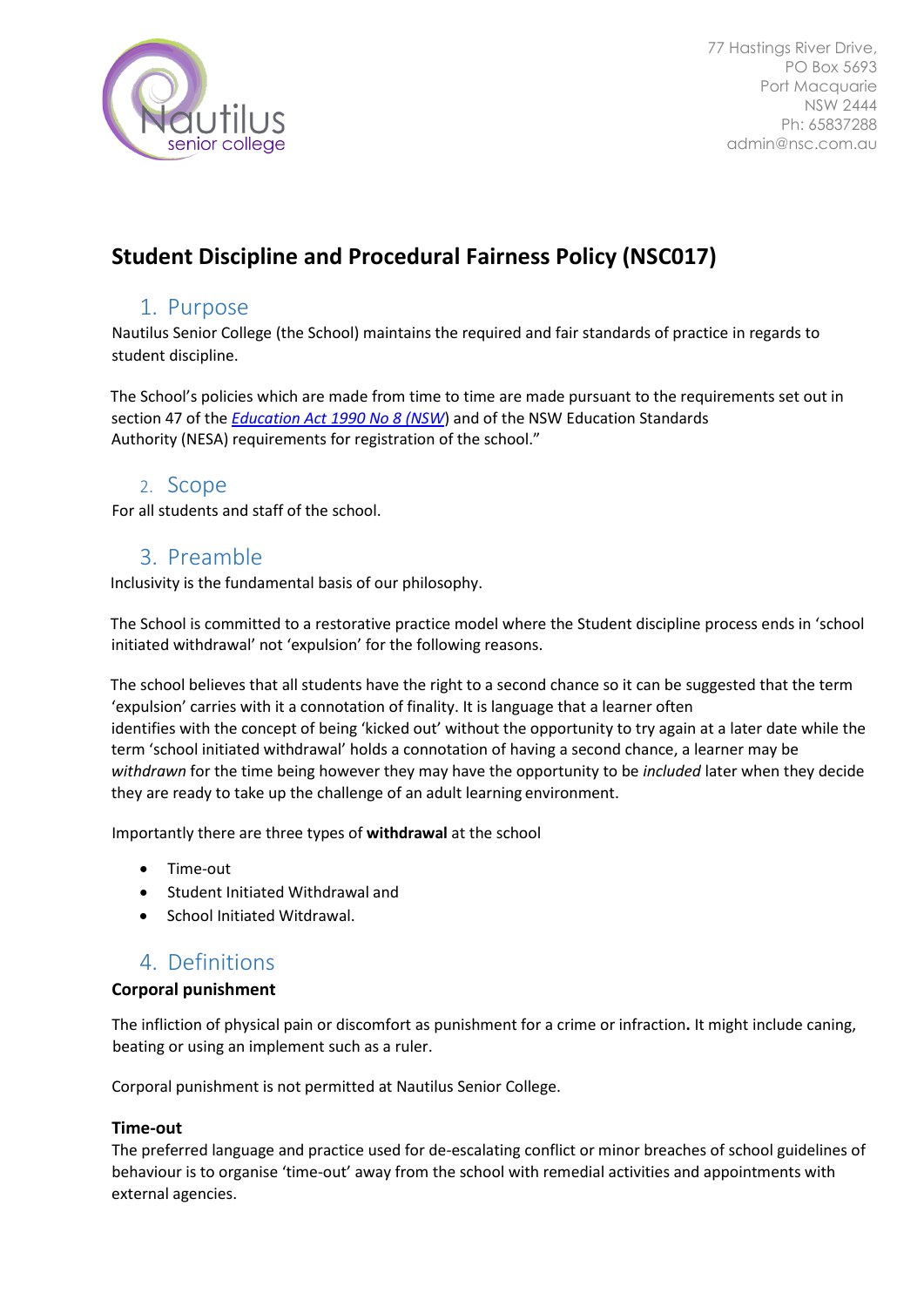In the past, the student may have attended another school where a **suspension** was used as a temporary removal of a student from all of the classes that a student would normally attend at a school for a set period of time.

#### **Student-initiated withdrawal**

Whether through a discipline process or not, students have the right to initiate a withdrawal from the school at any time, in the knowledge that they may re-apply after 3 months.

#### **School-initiated withdrawal**

The school will initiate withdrawal when it believes the school is unable to attend to the student's needs, or the safety of others is at risk.

#### **Expulsion**

Expulsion is the permanent removal of a student from school. This is **not** the equivalent of schoolinitiated withdrawal as any student of Nautilus retains the right to return after a suitable period.

#### **Exclusion**

Exclusion is the act of preventing a student's admission to a number of schools. In extreme cirumstances, a school principal may make a submission to an appropriate authority, or to other schools, recommending the permanent exclusion of a student from the registration system of which the school is a member, or from other schools.

#### *Note: The School does not endorse the practices of corporal punishment, expulsion nor exclusion.*

#### **Procedural Fairness**

Procedural fairness is the process by which decisions are made to ensure fair and equitable outcomes and must include the right to be heard and the right to impartial decisions being made.

Procedural fairness is a basic right of all individuals dealing with the school. All members of the school community have a legitimate expectation that school staff will follow these principles in all circumstances, including when dealing with withdrawals. The Equity Committee and restorative practice processes are designed to ensure procedural fairness is a part of the school culture.

#### **Breach of Discipline**

Any student who is believed to be in breach of the Discipline Policy may be subject to actions under this policy relating to procedural fairness.

In this policy, breach of discipline means "Conduct that impairs the reasonable freedom of any person (whether or not a student) to pursue his or her studies or work within the school and/or the college premises".

Conduct does not cease to be a breach of discipline merely because it takes place elsewhere than on the premises of the school (eg planned excursion).

A student commits a breach of discipline if the student does any of the following

- Assaults or threatens to assault another person
- Engages in any offensive conduct or any unlawful activity
- Removes, damages or uses any property of the school without having permission from the organisation or a member of staff
- Obstructs a member of staff in the performance of the member's duties especially where this may raise safety concerns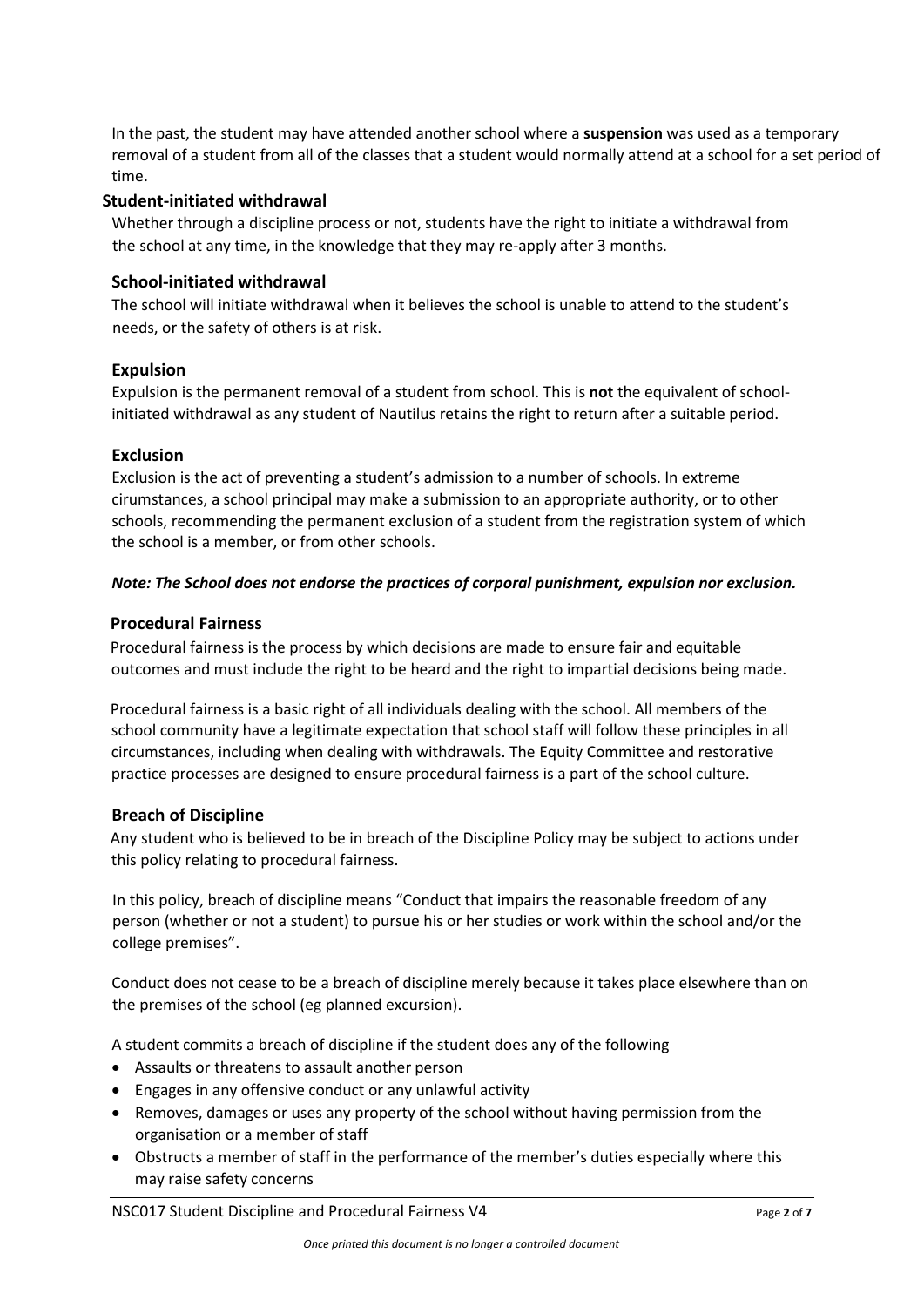- Repeatedly and wilfully disobeys or disregards an order or direction of a member of staff, including a direction regarding appropriate behaviour or safety
- Repeatedly commits or engages in any dishonest or unfair act in relation to an examination or other form of academic assessment
- Repeatedly discriminates against a person on the grounds of the person's age, race, sex, homosexuality, transgender, marital status, physical or intellectual disability, orreligion
- Incites hatred towards, serious contempt for, or severe ridicule of, a person or group of persons on the grounds of the age, race, sex, homosexuality, transgender, marital status, physical or intellectual disability, or religion of the person or members of the group.

For the avoidance of doubt, a breach of discipline may be committed by an act that involves

- A communication in person or in writing or by telephone or other telephonic or electronic means which may include any and all forms of social media, or
- A transaction using telephonic or electronic means which may include any and all forms of social media.

**Offensive conduct** includes any of the following

- Spitting
- Littering
- Using offensive language
- Being under the influence of alcohol
- Being under the influence of a drug (other than medication that has been prescribed by, and taken, in accordance with the instructions of a registered medical practitioner).

**Unlawful activity** includes any of the following

- Using, possessing or supplying any prohibited drug, substance or item
- Stealing the property of another person.

#### **The hearing rule**

The right to be heard (the hearing rule) ensures any and all communications with the student regarding any disciplinary action outlines

- why the action is happening
- the way in which the issues will be determined
- what the allegations in the matter are and any other information which will be taken into account
- the student's right to, and opportunity for, responding to the allegations, and
- the students right to an appeal and the process for said appeal.

## 5. Procedural considerations

A member of staff who believes that a student has committed a breach of discipline must, as soon as practicable

- report the alleged breach to the Principal, and
- may grant time-out for the student from attendance at the school for the remainder of the day on which the alleged breach occurred, or until a decision can be made regarding the consequences of the breach.

The standard response is that a student should not be issued a time-out without firstly being notified of the possibility.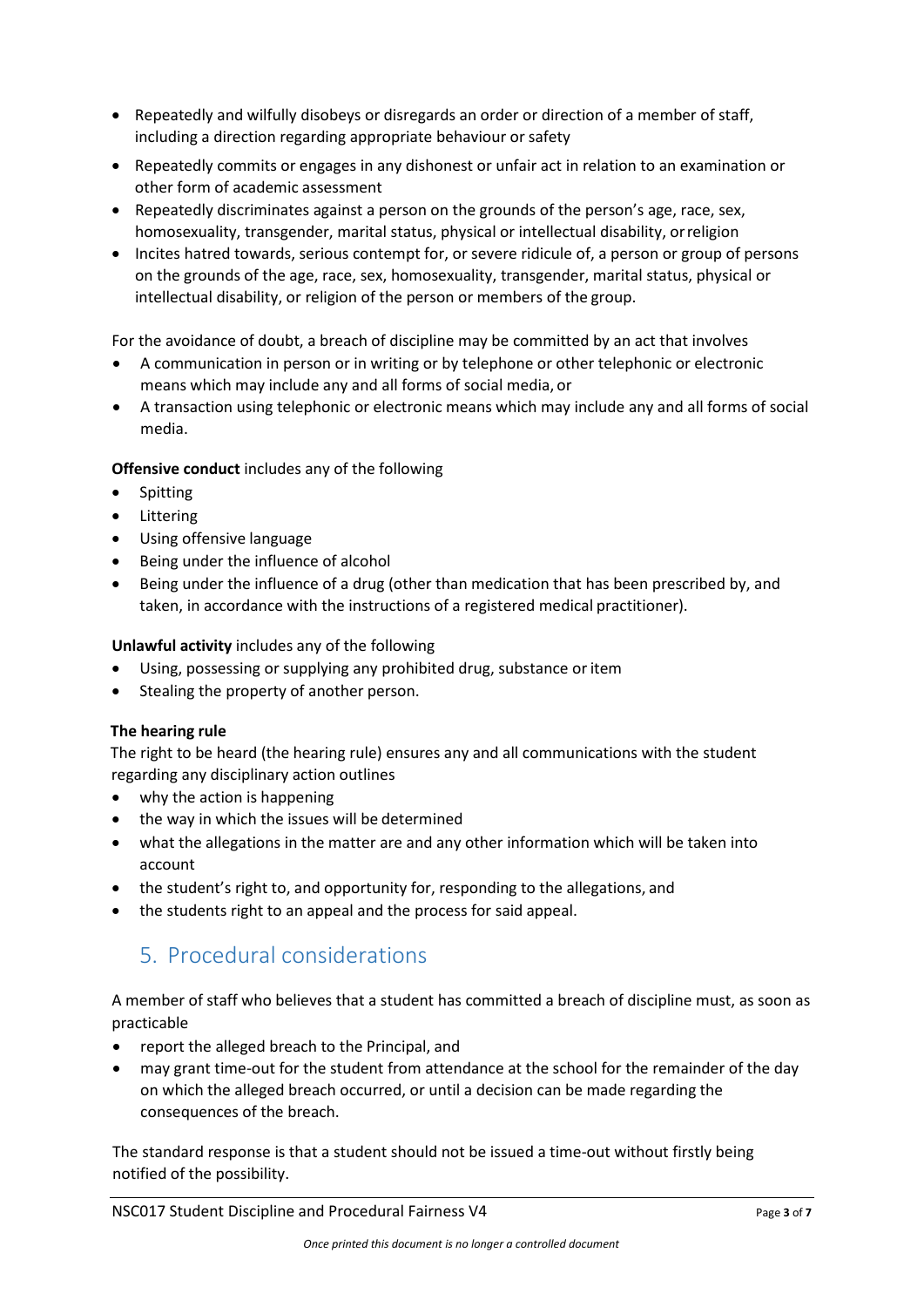When a student receives notification of the possibility of a '**time-out'** from school activities, the Principal will contact the parents to offer inclusion of involvement in the increased support the student requires at this time.

Should students conduct themselves in a manner that constitutes a **serious breach of discipline**, they can be provided with a **time-out** immediately with parental notification occurring as soon as practical after the fact.

The school believes in allowing students the opportunity to learn by their mistakes. Should a student persist in breaching the guidelines of the school, there are levels and options of discipline and intervention that can be progressed through. Examples include:

- 1. Verbal statement of expectations
- 2. Self-choice discipline
- 3. Written statement of expectations
- 4. Time-out with remedial activities.

The School believes in finding innovative and flexible ways of assisting the students make any appropriate changes in their behaviour or attitude. Some other possible strategies that could be beneficial include a 'Commitment challenge' or community services on our grounds, change in timetable, a mutual respect contract, mediation etc.

Importantly, the School will deal with persistent and concerning issues through the Wellbeing Committee and will employ restorative justice practices throughout the discipline process. The final decision on **school-inititated withdrawal** is made by the Principal and CEO after consultation with stakeholders.

All disciplinary actions taken by the school will follow the principles of procedural fairness by ensuring that the student has

- **the right to be heard** (the hearing rule)
- **the right to an impartial decision** by ensuring
	- o there is impartiality in the investigation and decision-making phases
	- $\circ$  the right to an absence of bias in the decision maker by using a third party (in the case of the school, this role may be the Principal, a member of the Equity, Nautilus Sub-Committee or the CEO).

The decision regarding **school-initiated withdrawal** of a student will be made in the first instance by the Principal and will be based on evidence, then referred to the Equity Committee. If necessary, the CEO or Nautilus Sub-Committee will become involved as part of any appeal process.

As part of ensuring the **right to be heard**, the Principal should establish if parents or caregivers require an interpreter and, if so, make arrangements for one to be available.

If required, the Principal will direct the students, parents or caregivers to policies and procedures relating to Discipline and the Code of Conduct outlined within the enrolment agreement as sighted and signed by all parties upon acceptance of enrolment and contained within the Student Handbook.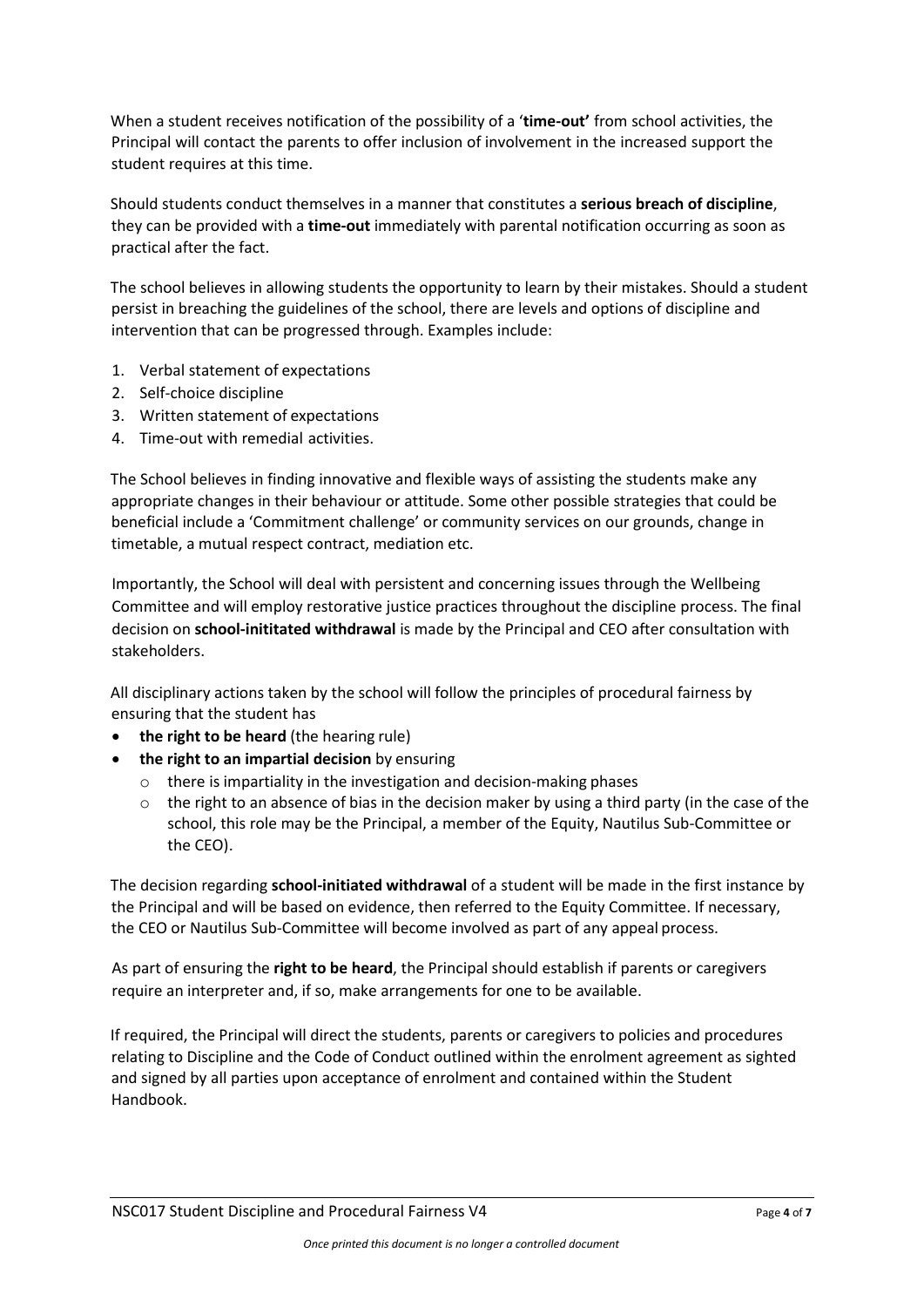Whenever a student is involved in a process involving School authorities regarding their future placement, they have a right to have with them a support person, either a Wellbeing Team member or from the School Equity Committee, Youth Support Worker or a person of their choosing.

In addition to the letter and/other communications outlined above, a student and their parent/guardian/caregiver involved in a disciplinary action will also, where practicable, receive copies of any relevant statements detailing allegations etc unless the principal is of the view that it is not appropriate to provide copies of statements, for example, due to a concern that witnesses may be intimidated etc.

# 6. Appeal process responsibilities

| <b>Issue</b>                                                                                                                                                                                                                                                                            | Process requirement and responsibility                                                                                                                                                                                                                                                                                                                 |
|-----------------------------------------------------------------------------------------------------------------------------------------------------------------------------------------------------------------------------------------------------------------------------------------|--------------------------------------------------------------------------------------------------------------------------------------------------------------------------------------------------------------------------------------------------------------------------------------------------------------------------------------------------------|
| 1. Students and parents/caregivers who<br>consider that correct procedures<br>regarding the withdrawal of a student<br>placement have not been followed, or<br>that an unfair decision has been made,<br>have the right to appeal.                                                      | 1. A right to appeal notice is provided verbally or<br>in writing to parents/caregivers and the<br>student, at the time the decision to withdraw<br>is made by the Principal.                                                                                                                                                                          |
| 2. Appeals should be in writing, stating the<br>grounds on which the appeal is being<br>made. This should be done within 1<br>week of the decision to withdraw a<br>student.<br>For carers who are unable to produce a<br>written appeal, staff can be assigned to<br>take a statement. | 2.1<br>The Request to Appeal form, along with<br>any other relevant documents, will be<br>provided to the CEO of the school.<br>2.2<br>The CEO will acknowledge the receipt of<br>the appeal request and schedule<br>associated tasks within Outlook to monitor<br>the process.                                                                        |
| 3. The right to be heard                                                                                                                                                                                                                                                                | 3.1<br>An appointment will be made with the<br>CEO, the student and their support person,<br>to discuss the matter.                                                                                                                                                                                                                                    |
| 4. The right to impartiality                                                                                                                                                                                                                                                            | 4.1<br>The CEO will review the circumstances,<br>documentation and discussions with the<br>student party and will make an impartial<br>decision regarding the future placement<br>of the student making the appeal.<br>Where required, the CEO will refer the<br>4.2<br>matter to the School Advisory Sub-<br>Committee, whose decision will be final. |
| 5. The right to restoration                                                                                                                                                                                                                                                             | 5.1<br>The CEO will contact the student party<br>and inform them verbally and in writing of<br>the final decision.<br>5.2<br>The student party will also be informed<br>about the right of the student to apply to<br>return to the school after a minimum of<br>three months.                                                                         |